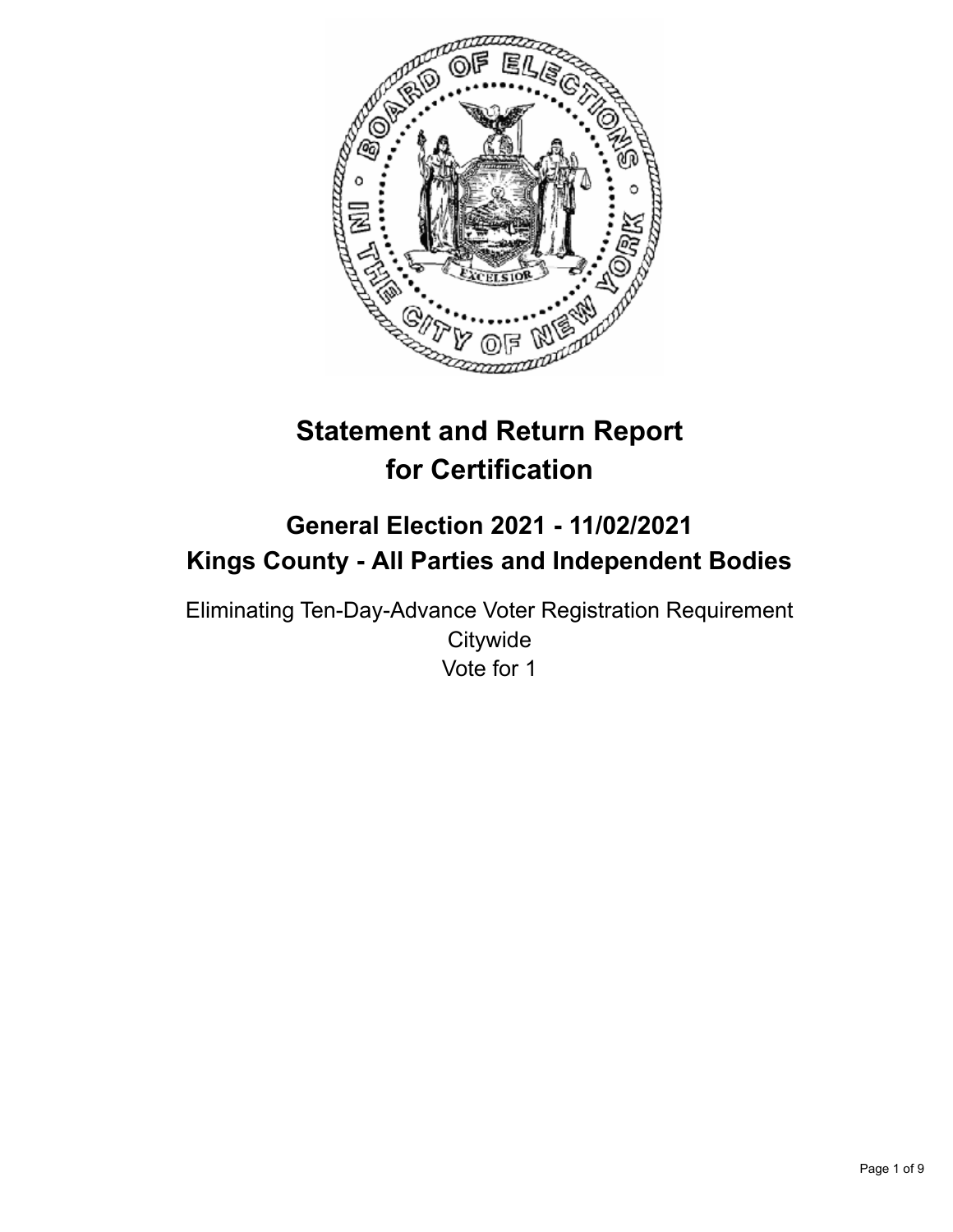

| PUBLIC COUNTER                                           | 17,610 |
|----------------------------------------------------------|--------|
| <b>MANUALLY COUNTED EMERGENCY</b>                        |        |
| ABSENTEE / MILITARY                                      | 1,105  |
| AFFIDAVIT                                                | 75     |
| <b>Total Ballots</b>                                     | 18,791 |
| Less - Inapplicable Federal/Special Presidential Ballots | 0      |
| <b>Total Applicable Ballots</b>                          | 18,791 |
| <b>YES</b>                                               | 5,243  |
| <b>NO</b>                                                | 7,689  |
| <b>Total Votes</b>                                       | 12,932 |
| Unrecorded                                               | 5.859  |

#### **Assembly District 42**

| PUBLIC COUNTER                                           | 15,941 |
|----------------------------------------------------------|--------|
| MANUALLY COUNTED EMERGENCY                               | 0      |
| ABSENTEE / MILITARY                                      | 953    |
| AFFIDAVIT                                                | 88     |
| <b>Total Ballots</b>                                     | 16,982 |
| Less - Inapplicable Federal/Special Presidential Ballots | 0      |
| <b>Total Applicable Ballots</b>                          | 16,982 |
| <b>YES</b>                                               | 7,851  |
| <b>NO</b>                                                | 3,765  |
| <b>Total Votes</b>                                       | 11,616 |
| Unrecorded                                               | 5,366  |

| <b>PUBLIC COUNTER</b>                                    | 18,497   |
|----------------------------------------------------------|----------|
| <b>MANUALLY COUNTED EMERGENCY</b>                        | $\Omega$ |
| ABSENTEE / MILITARY                                      | 1,043    |
| <b>AFFIDAVIT</b>                                         | 130      |
| <b>Total Ballots</b>                                     | 19,670   |
| Less - Inapplicable Federal/Special Presidential Ballots | 0        |
| <b>Total Applicable Ballots</b>                          | 19,670   |
| <b>YES</b>                                               | 10,581   |
| NO.                                                      | 4,084    |
| <b>Total Votes</b>                                       | 14,665   |
| Unrecorded                                               | 5.005    |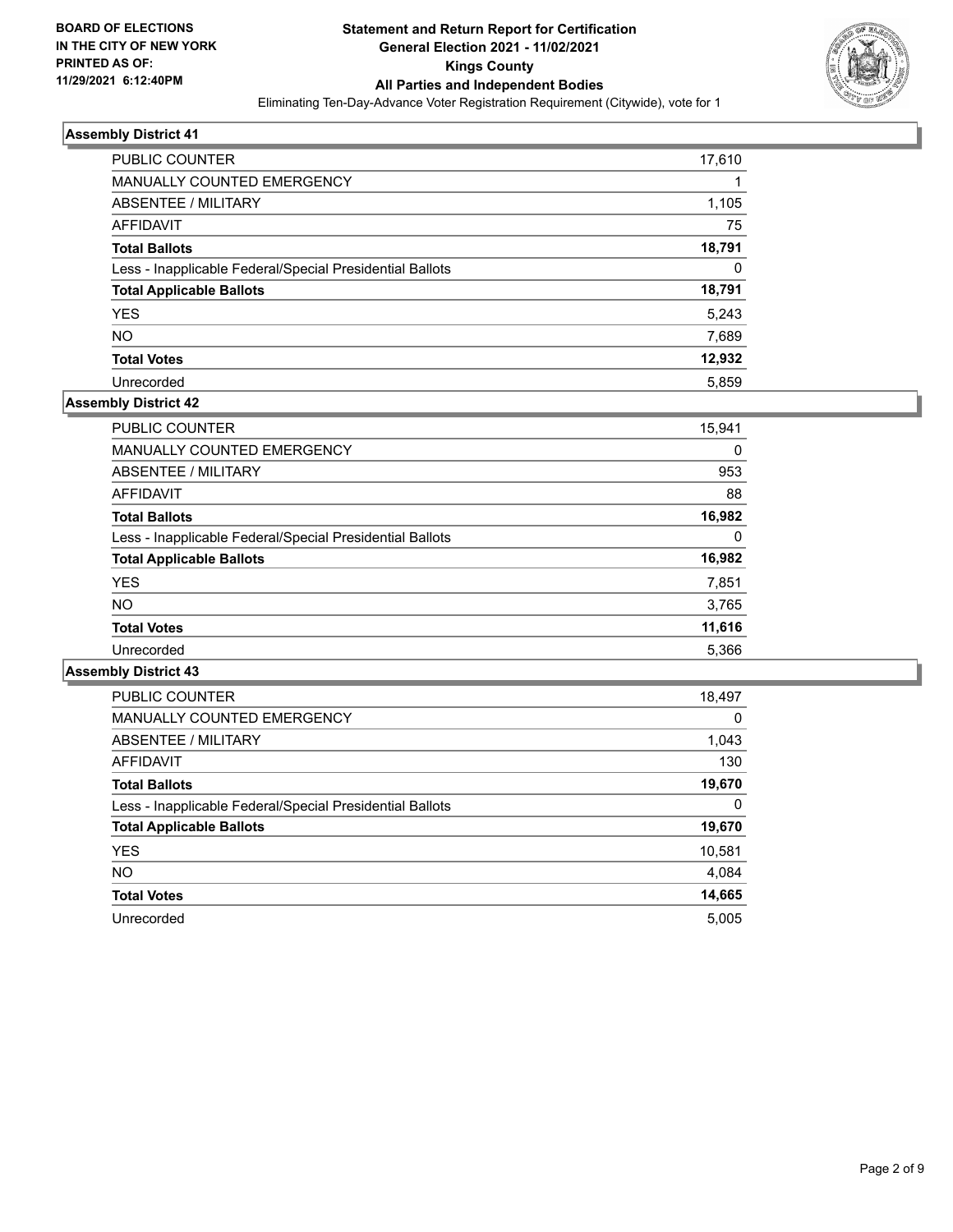

| PUBLIC COUNTER                                           | 21,427 |
|----------------------------------------------------------|--------|
| <b>MANUALLY COUNTED EMERGENCY</b>                        |        |
| ABSENTEE / MILITARY                                      | 1,126  |
| AFFIDAVIT                                                | 202    |
| <b>Total Ballots</b>                                     | 22,756 |
| Less - Inapplicable Federal/Special Presidential Ballots | 0      |
| <b>Total Applicable Ballots</b>                          | 22,756 |
| <b>YES</b>                                               | 13,685 |
| <b>NO</b>                                                | 4,652  |
| <b>Total Votes</b>                                       | 18,337 |
| Unrecorded                                               | 4.419  |

#### **Assembly District 45**

| <b>PUBLIC COUNTER</b>                                    | 12,692 |
|----------------------------------------------------------|--------|
| <b>MANUALLY COUNTED EMERGENCY</b>                        | 0      |
| ABSENTEE / MILITARY                                      | 787    |
| AFFIDAVIT                                                | 79     |
| <b>Total Ballots</b>                                     | 13,558 |
| Less - Inapplicable Federal/Special Presidential Ballots | 0      |
| <b>Total Applicable Ballots</b>                          | 13,558 |
| <b>YES</b>                                               | 2,449  |
| NO.                                                      | 6,365  |
| <b>Total Votes</b>                                       | 8,814  |
| Unrecorded                                               | 4.744  |

| <b>PUBLIC COUNTER</b>                                    | 19,198   |
|----------------------------------------------------------|----------|
| <b>MANUALLY COUNTED EMERGENCY</b>                        | $\Omega$ |
| ABSENTEE / MILITARY                                      | 1,186    |
| <b>AFFIDAVIT</b>                                         | 132      |
| <b>Total Ballots</b>                                     | 20,516   |
| Less - Inapplicable Federal/Special Presidential Ballots | $\Omega$ |
| <b>Total Applicable Ballots</b>                          | 20,516   |
| <b>YES</b>                                               | 5,924    |
| <b>NO</b>                                                | 8,285    |
| <b>Total Votes</b>                                       | 14,209   |
| Unrecorded                                               | 6.307    |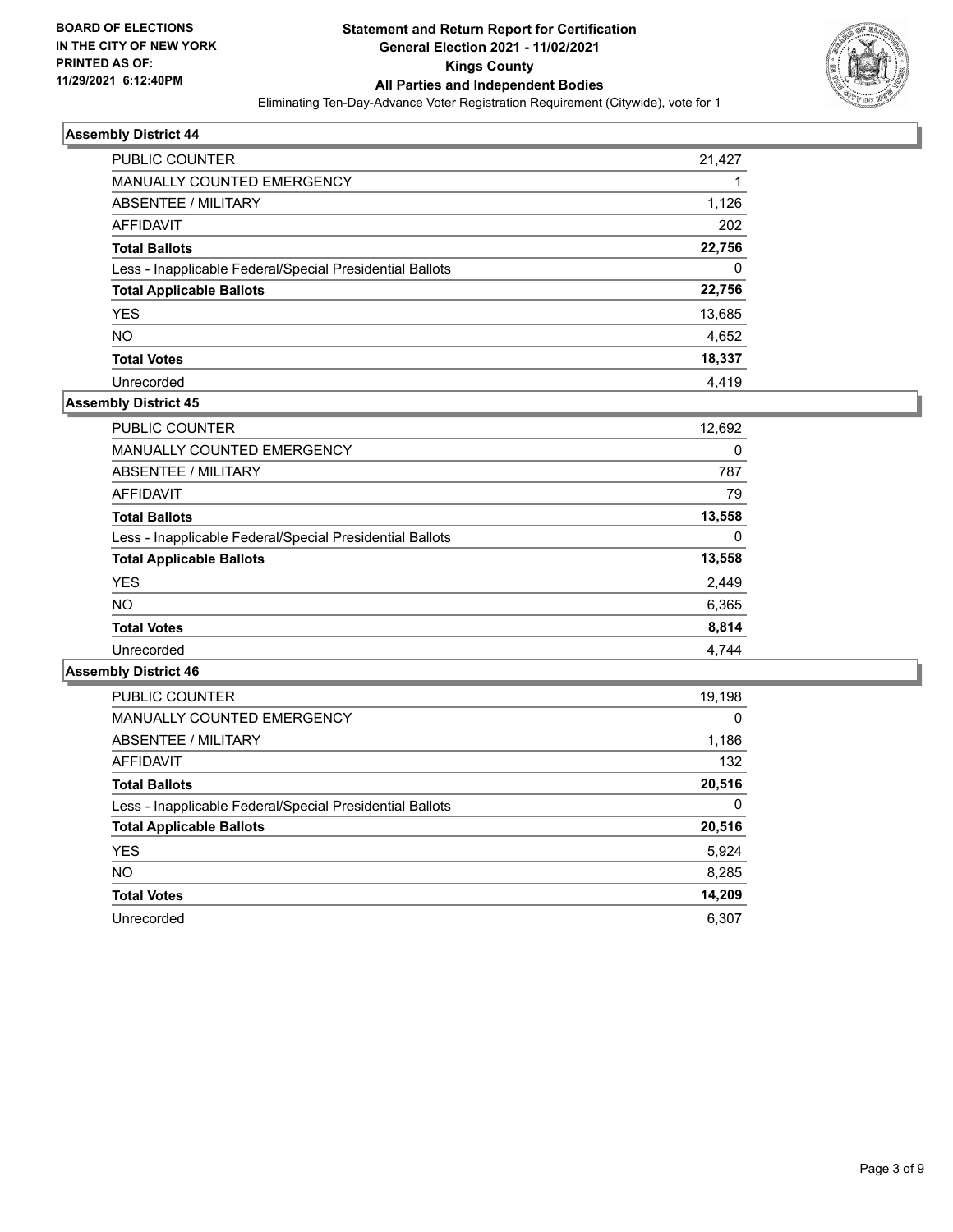

| <b>PUBLIC COUNTER</b>                                    | 10,459 |
|----------------------------------------------------------|--------|
| MANUALLY COUNTED EMERGENCY                               | 0      |
| ABSENTEE / MILITARY                                      | 712    |
| AFFIDAVIT                                                | 58     |
| <b>Total Ballots</b>                                     | 11,229 |
| Less - Inapplicable Federal/Special Presidential Ballots | 0      |
| <b>Total Applicable Ballots</b>                          | 11,229 |
| <b>YES</b>                                               | 2,737  |
| <b>NO</b>                                                | 4,533  |
| <b>Total Votes</b>                                       | 7,270  |
| Unrecorded                                               | 3.959  |

#### **Assembly District 48**

| <b>PUBLIC COUNTER</b>                                    | 11,155 |
|----------------------------------------------------------|--------|
| <b>MANUALLY COUNTED EMERGENCY</b>                        |        |
| ABSENTEE / MILITARY                                      | 474    |
| <b>AFFIDAVIT</b>                                         | 52     |
| <b>Total Ballots</b>                                     | 11,682 |
| Less - Inapplicable Federal/Special Presidential Ballots | 0      |
| <b>Total Applicable Ballots</b>                          | 11,682 |
| <b>YES</b>                                               | 1,418  |
| NO.                                                      | 7,460  |
| <b>Total Votes</b>                                       | 8,878  |
| Unrecorded                                               | 2,804  |

| <b>PUBLIC COUNTER</b>                                    | 8,565          |
|----------------------------------------------------------|----------------|
| <b>MANUALLY COUNTED EMERGENCY</b>                        | $\overline{2}$ |
| ABSENTEE / MILITARY                                      | 592            |
| <b>AFFIDAVIT</b>                                         | 60             |
| <b>Total Ballots</b>                                     | 9,219          |
| Less - Inapplicable Federal/Special Presidential Ballots | $\Omega$       |
| <b>Total Applicable Ballots</b>                          | 9,219          |
| <b>YES</b>                                               | 2,441          |
| NO.                                                      | 3,796          |
| <b>Total Votes</b>                                       | 6,237          |
| Unrecorded                                               | 2.982          |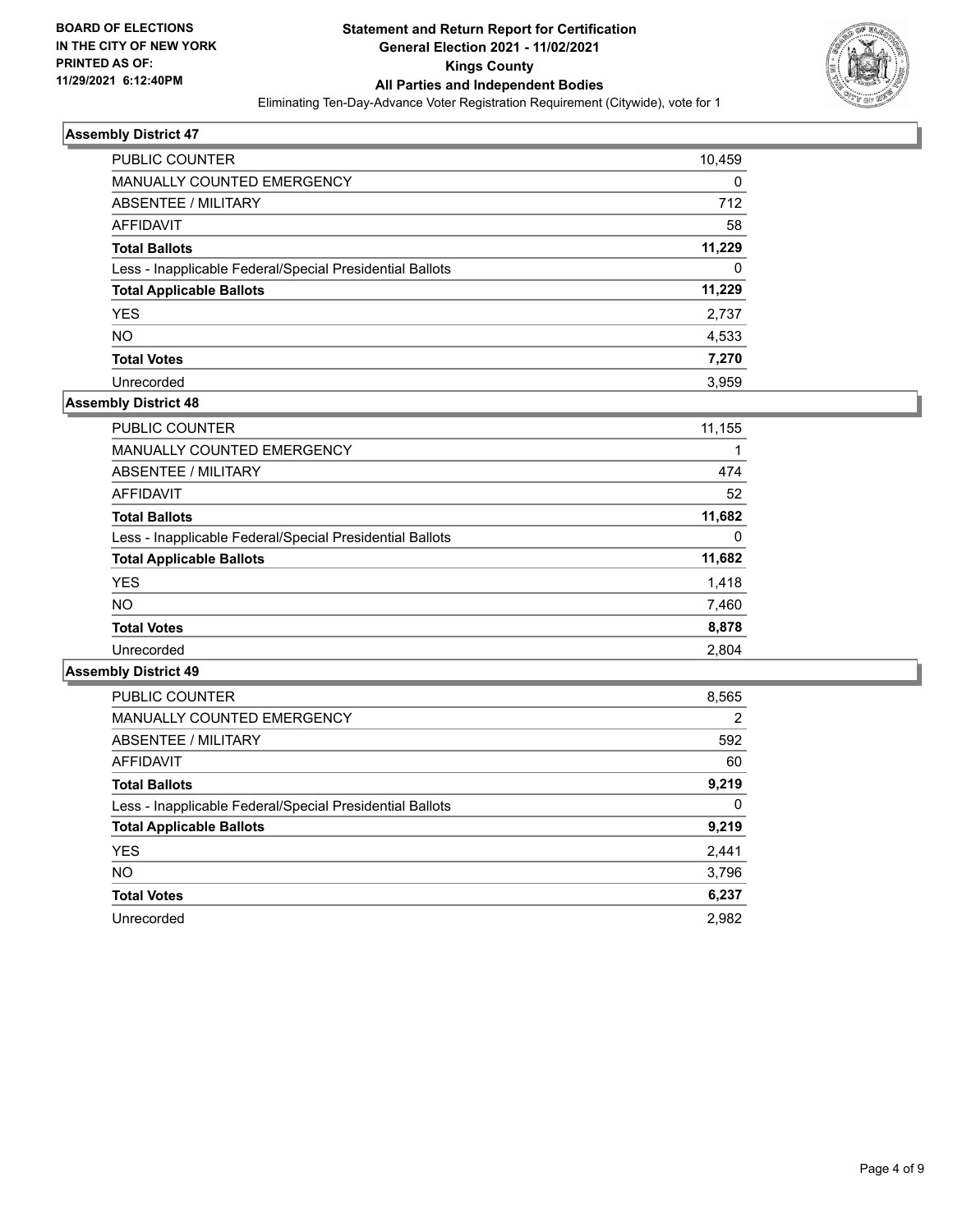

| PUBLIC COUNTER                                           | 14,567 |
|----------------------------------------------------------|--------|
| MANUALLY COUNTED EMERGENCY                               | 0      |
| ABSENTEE / MILITARY                                      | 738    |
| AFFIDAVIT                                                | 157    |
| <b>Total Ballots</b>                                     | 15,462 |
| Less - Inapplicable Federal/Special Presidential Ballots | 0      |
| <b>Total Applicable Ballots</b>                          | 15,462 |
| <b>YES</b>                                               | 9,190  |
| <b>NO</b>                                                | 2,955  |
| <b>Total Votes</b>                                       | 12,145 |
| Unrecorded                                               | 3.317  |

# **Assembly District 51**

| <b>PUBLIC COUNTER</b>                                    | 11,706 |
|----------------------------------------------------------|--------|
| <b>MANUALLY COUNTED EMERGENCY</b>                        | 0      |
|                                                          |        |
| ABSENTEE / MILITARY                                      | 532    |
| AFFIDAVIT                                                | 97     |
| <b>Total Ballots</b>                                     | 12,335 |
| Less - Inapplicable Federal/Special Presidential Ballots | 0      |
| <b>Total Applicable Ballots</b>                          | 12,335 |
| <b>YES</b>                                               | 6,347  |
| <b>NO</b>                                                | 2,359  |
| <b>Total Votes</b>                                       | 8,706  |
| Unrecorded                                               | 3,629  |

| <b>PUBLIC COUNTER</b>                                    | 31,316 |
|----------------------------------------------------------|--------|
| <b>MANUALLY COUNTED EMERGENCY</b>                        |        |
| ABSENTEE / MILITARY                                      | 2,163  |
| <b>AFFIDAVIT</b>                                         | 343    |
| <b>Total Ballots</b>                                     | 33,823 |
| Less - Inapplicable Federal/Special Presidential Ballots | 0      |
| <b>Total Applicable Ballots</b>                          | 33,823 |
| <b>YES</b>                                               | 25,468 |
| NO.                                                      | 3,704  |
| <b>Total Votes</b>                                       | 29,172 |
| Unrecorded                                               | 4.651  |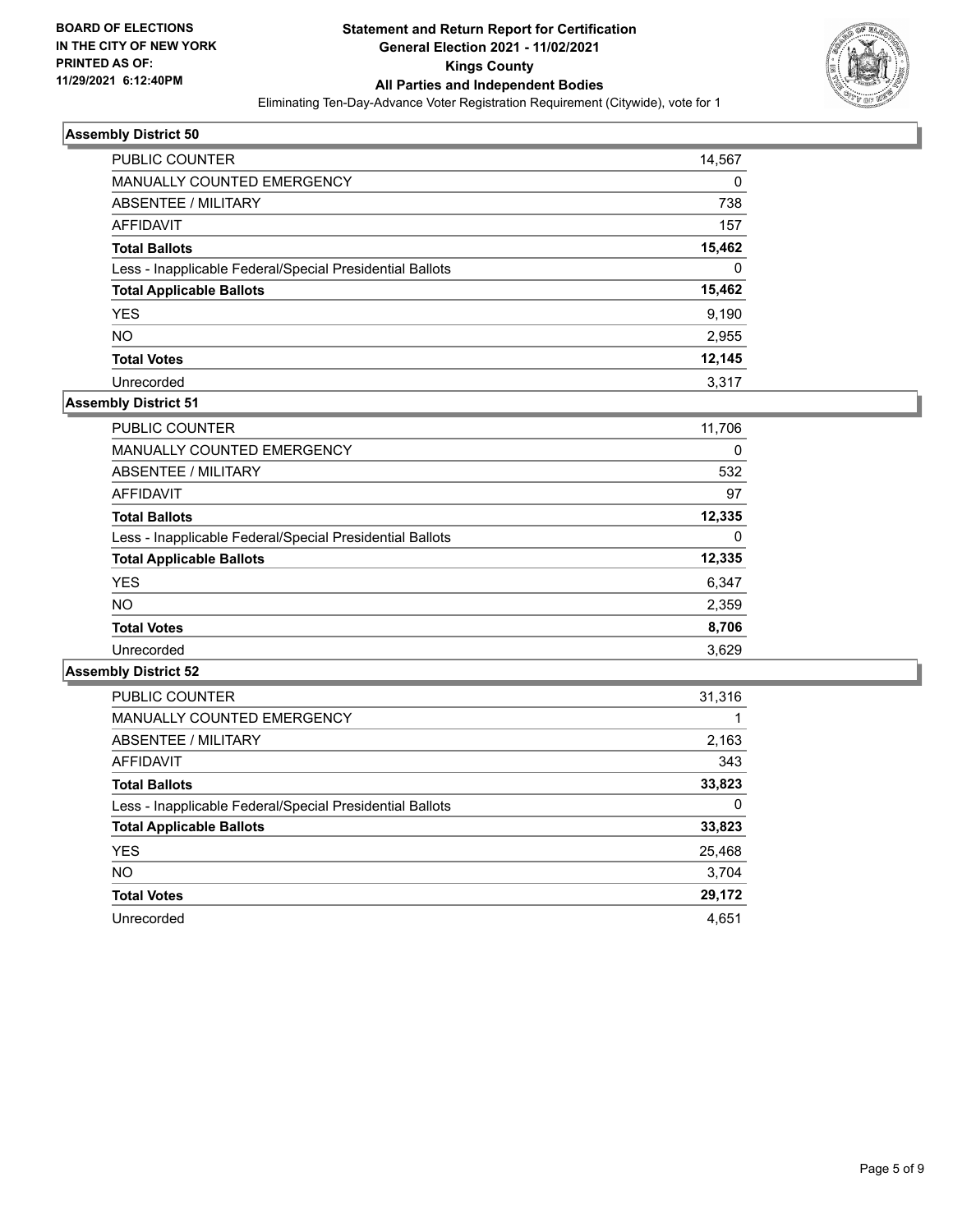

| PUBLIC COUNTER                                           | 12,239 |
|----------------------------------------------------------|--------|
| MANUALLY COUNTED EMERGENCY                               |        |
| ABSENTEE / MILITARY                                      | 436    |
| AFFIDAVIT                                                | 127    |
| <b>Total Ballots</b>                                     | 12,803 |
| Less - Inapplicable Federal/Special Presidential Ballots | 0      |
| <b>Total Applicable Ballots</b>                          | 12,803 |
| <b>YES</b>                                               | 7,137  |
| <b>NO</b>                                                | 1,772  |
| <b>Total Votes</b>                                       | 8,909  |
| Unrecorded                                               | 3.894  |

# **Assembly District 54**

| <b>PUBLIC COUNTER</b>                                    | 9,171 |
|----------------------------------------------------------|-------|
| <b>MANUALLY COUNTED EMERGENCY</b>                        | 0     |
| ABSENTEE / MILITARY                                      | 367   |
| AFFIDAVIT                                                | 76    |
| <b>Total Ballots</b>                                     | 9,614 |
| Less - Inapplicable Federal/Special Presidential Ballots | 0     |
| <b>Total Applicable Ballots</b>                          | 9,614 |
| <b>YES</b>                                               | 4,522 |
| <b>NO</b>                                                | 1,643 |
| <b>Total Votes</b>                                       | 6,165 |
| Unrecorded                                               | 3,449 |

| <b>PUBLIC COUNTER</b>                                    | 12,441   |
|----------------------------------------------------------|----------|
| <b>MANUALLY COUNTED EMERGENCY</b>                        | $\Omega$ |
| ABSENTEE / MILITARY                                      | 541      |
| <b>AFFIDAVIT</b>                                         | 56       |
| <b>Total Ballots</b>                                     | 13,038   |
| Less - Inapplicable Federal/Special Presidential Ballots | 0        |
| <b>Total Applicable Ballots</b>                          | 13,038   |
| <b>YES</b>                                               | 5,981    |
| NO.                                                      | 2,592    |
| <b>Total Votes</b>                                       | 8,573    |
| Unrecorded                                               | 4.465    |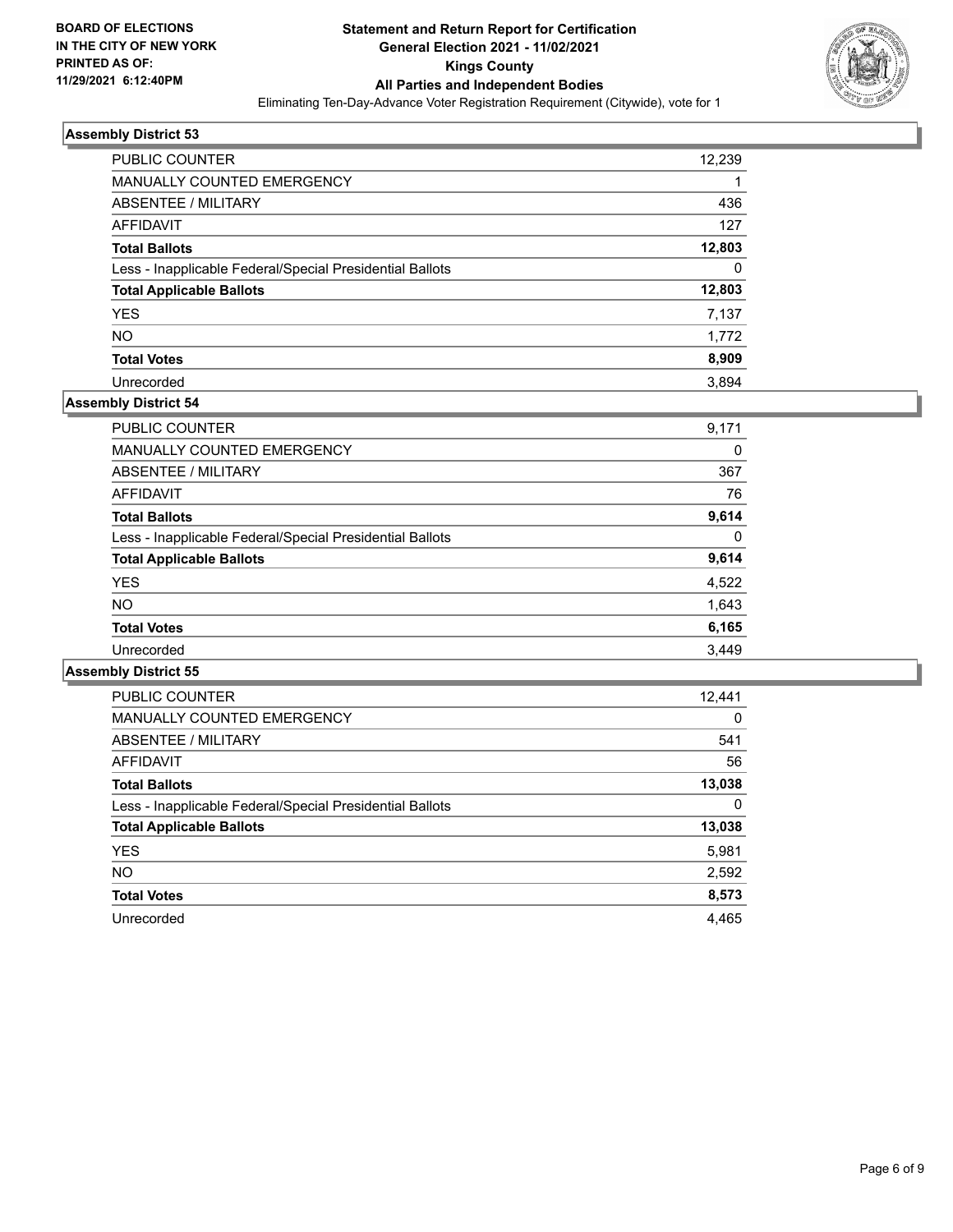

| <b>PUBLIC COUNTER</b>                                    | 17,140 |
|----------------------------------------------------------|--------|
| <b>MANUALLY COUNTED EMERGENCY</b>                        |        |
| ABSENTEE / MILITARY                                      | 761    |
| AFFIDAVIT                                                | 162    |
| <b>Total Ballots</b>                                     | 18,064 |
| Less - Inapplicable Federal/Special Presidential Ballots | 0      |
| <b>Total Applicable Ballots</b>                          | 18,064 |
| <b>YES</b>                                               | 10,513 |
| <b>NO</b>                                                | 2,985  |
| <b>Total Votes</b>                                       | 13,498 |
| Unrecorded                                               | 4.566  |

# **Assembly District 57**

| <b>PUBLIC COUNTER</b>                                    | 26,178 |
|----------------------------------------------------------|--------|
| <b>MANUALLY COUNTED EMERGENCY</b>                        | 0      |
| ABSENTEE / MILITARY                                      | 1,374  |
| AFFIDAVIT                                                | 251    |
| <b>Total Ballots</b>                                     | 27,803 |
| Less - Inapplicable Federal/Special Presidential Ballots | 0      |
| <b>Total Applicable Ballots</b>                          | 27,803 |
| <b>YES</b>                                               | 19,220 |
| <b>NO</b>                                                | 3,160  |
| <b>Total Votes</b>                                       | 22,380 |
| Unrecorded                                               | 5.423  |

| <b>PUBLIC COUNTER</b>                                    | 16,282   |
|----------------------------------------------------------|----------|
| <b>MANUALLY COUNTED EMERGENCY</b>                        | $\Omega$ |
| ABSENTEE / MILITARY                                      | 786      |
| <b>AFFIDAVIT</b>                                         | 41       |
| <b>Total Ballots</b>                                     | 17,109   |
| Less - Inapplicable Federal/Special Presidential Ballots | 0        |
| <b>Total Applicable Ballots</b>                          | 17,109   |
| <b>YES</b>                                               | 7,819    |
| NO.                                                      | 3,535    |
| <b>Total Votes</b>                                       | 11,354   |
| Unrecorded                                               | 5.755    |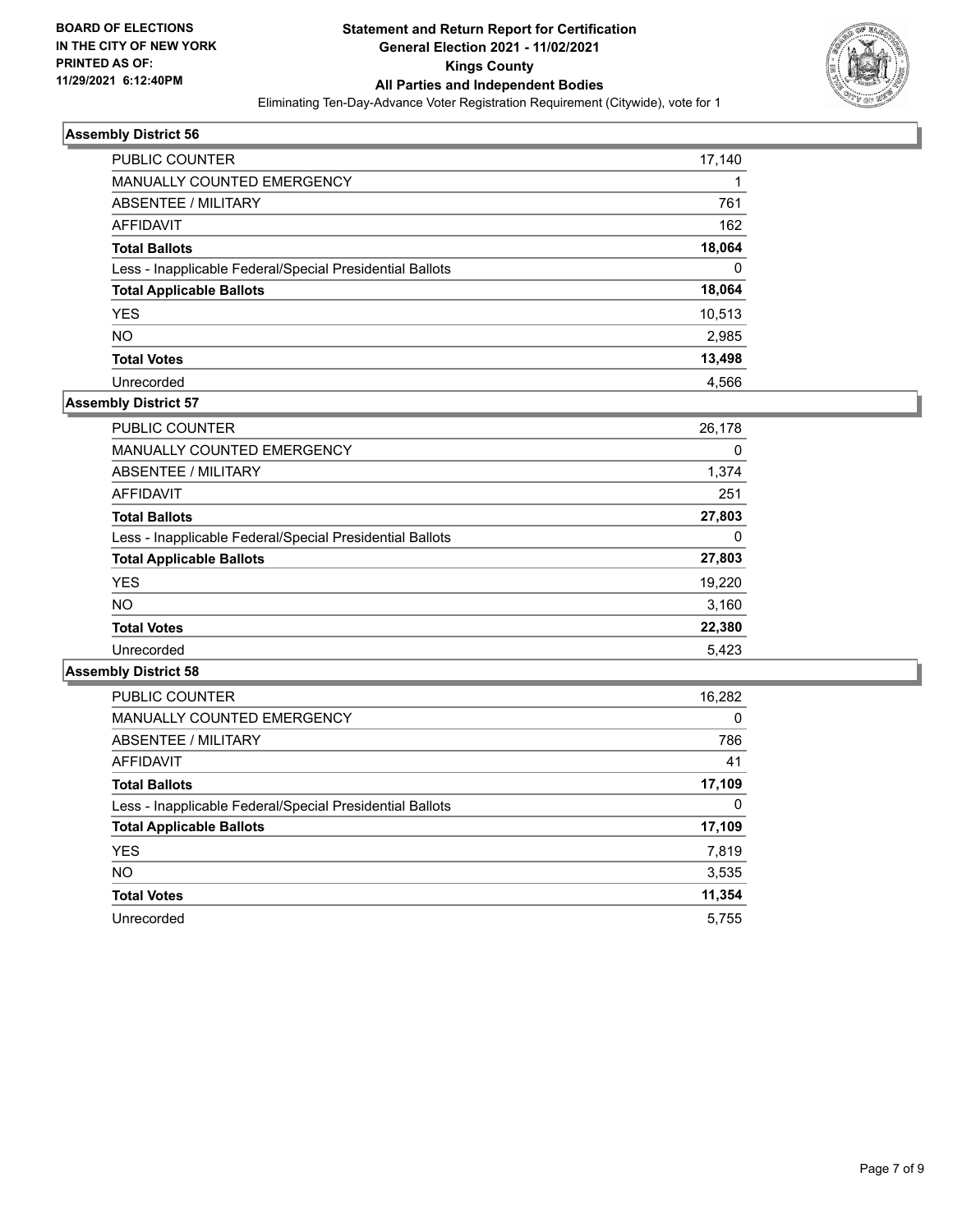

| <b>PUBLIC COUNTER</b>                                    | 19,797   |
|----------------------------------------------------------|----------|
| MANUALLY COUNTED EMERGENCY                               | 0        |
| ABSENTEE / MILITARY                                      | 873      |
| AFFIDAVIT                                                | 85       |
| <b>Total Ballots</b>                                     | 20,755   |
| Less - Inapplicable Federal/Special Presidential Ballots | $\Omega$ |
| <b>Total Applicable Ballots</b>                          | 20,755   |
| <b>YES</b>                                               | 6,653    |
| <b>NO</b>                                                | 7,631    |
| <b>Total Votes</b>                                       | 14,284   |
| Unrecorded                                               | 6.471    |

#### **Assembly District 60**

| <b>PUBLIC COUNTER</b>                                    | 14,318 |
|----------------------------------------------------------|--------|
| <b>MANUALLY COUNTED EMERGENCY</b>                        | 0      |
| ABSENTEE / MILITARY                                      | 639    |
| AFFIDAVIT                                                | 75     |
| <b>Total Ballots</b>                                     | 15,032 |
| Less - Inapplicable Federal/Special Presidential Ballots | 0      |
| <b>Total Applicable Ballots</b>                          | 15,032 |
| <b>YES</b>                                               | 6,092  |
| NO.                                                      | 3,075  |
| <b>Total Votes</b>                                       | 9,167  |
| Unrecorded                                               | 5.865  |
|                                                          |        |

| <b>PUBLIC COUNTER</b>                                    | 5,542 |
|----------------------------------------------------------|-------|
| MANUALLY COUNTED EMERGENCY                               |       |
| ABSENTEE / MILITARY                                      | 382   |
| <b>AFFIDAVIT</b>                                         | 37    |
| <b>Total Ballots</b>                                     | 5,962 |
| Less - Inapplicable Federal/Special Presidential Ballots | 0     |
| <b>Total Applicable Ballots</b>                          | 5,962 |
| <b>YES</b>                                               | 2,611 |
| NO.                                                      | 2,282 |
| <b>Total Votes</b>                                       | 4,893 |
| Unrecorded                                               | 1.069 |